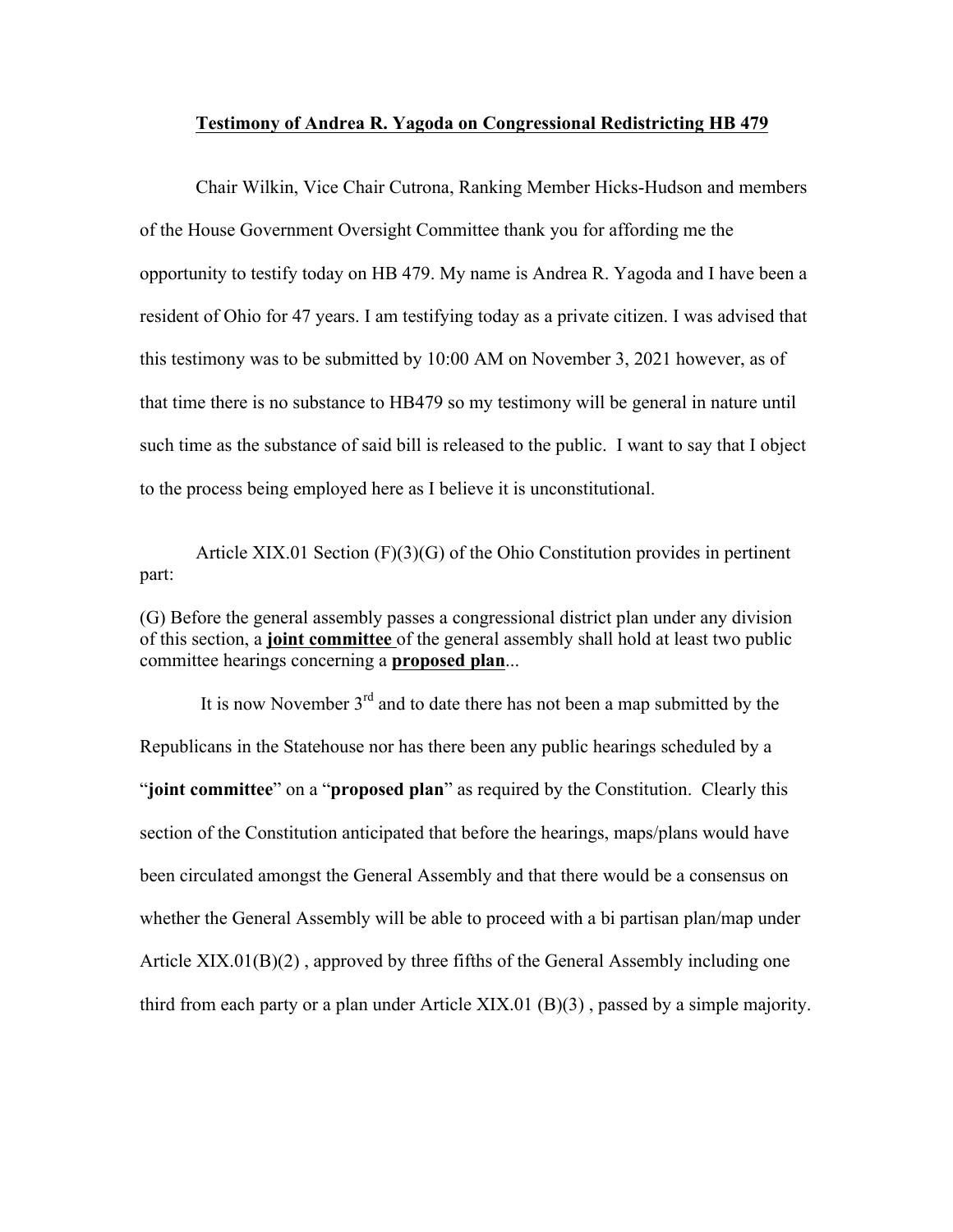The Constitution did not anticipate there would be maps by the different parties and separate hearings rather than hearings conducted by a joint committee on a proposed map. There have been four hearings scheduled for three (3) bills. HB 237 submitted by the Democrats in the General Assembly with a Congressional plan/map and HB 479, SB 258 which have no proposed plans/maps submitted by the Republicans in the General Assembly. The first hearings would be the sponsor introductory hearing and I assume it will not constitute one of the public hearings prescribed by the Ohio Constitution. The second hearings for testimony are in conflict. SB 237 and SB 258 are scheduled on November 4 at 9:30 AM in the Senate and HB 479 scheduled in another hearing room at 10:00 AM in the House. Citizens will, in all likelihood be unable to attend and testify at both hearings. This is clearly not what was intended by the Ohio Constitution. Nor did the Constitutional mandate for two hearings anticipate that the citizens of Ohio would have maybe 24 hours to see the proposed plan/map before having to testify. In my opinion this is another showing of bad faith and an unwillingness by the super majority in the Ohio General Assembly to follow the mandates of the Ohio Constitution. Under the Constitution, all plans/map must comply with the requirements of Article XIX.02 (except compactness changes under a simple majority) If a map passes by a simple majority, the requirements of Article XIX.02 apply and said plan must not unduly favor/disfavor one party over another nor incumbents  $(C)(3)(a)$  and said plan/map may not unduly split counties, municipalities, townships  $(C)(3)(b)$  and the legislators must attempt to keep districts compact  $(C)(3)(c)$ . Further, the General Assembly must submit an explanation of how the plan/map complies with Article XIX.01 (C)(3)(a)-(c) The hearings are meaningless unless Ohio citizens know which requirements are to be applied to the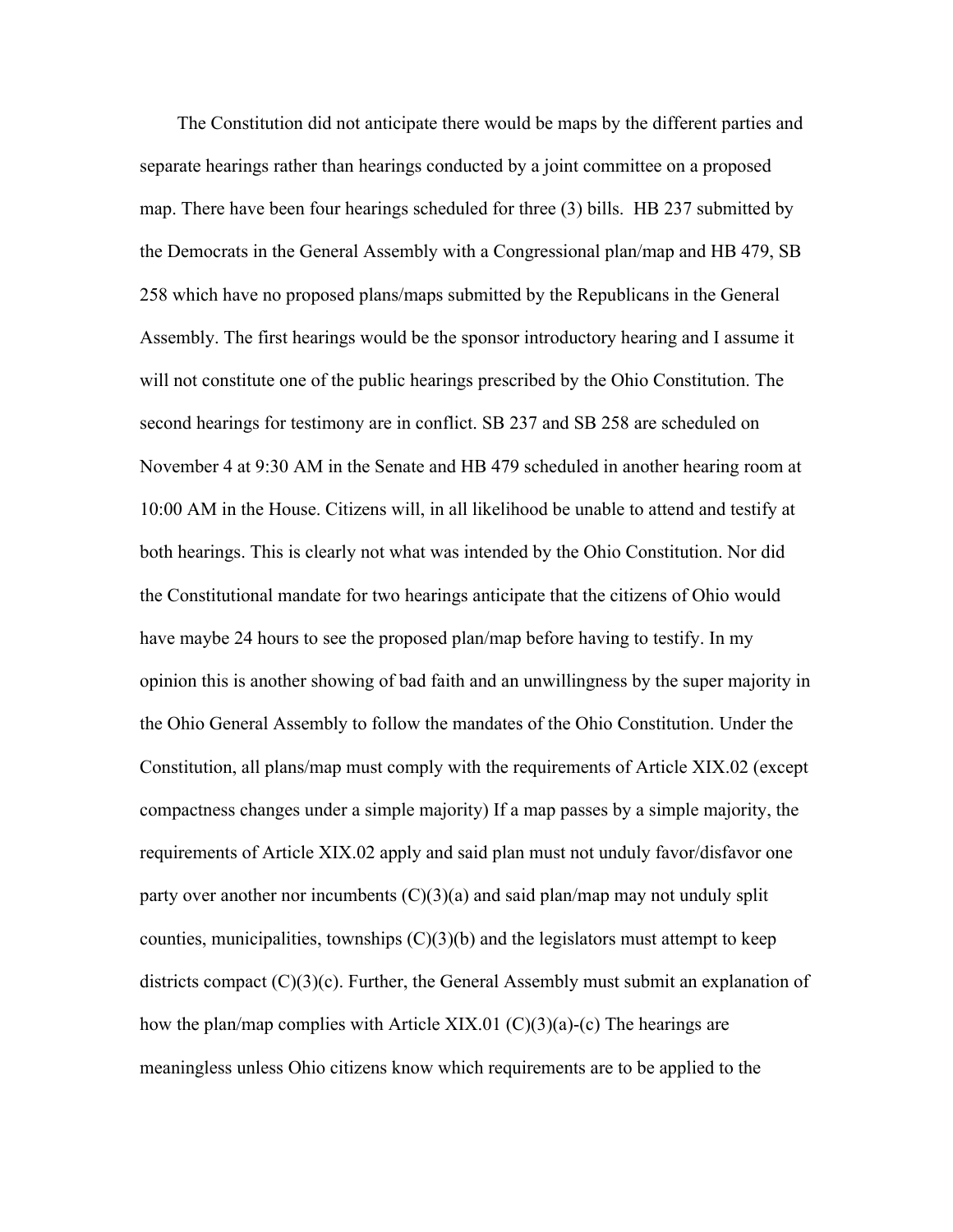proposed plan/map. If the plan/map is intended to only pass by a simple majority, citizens have the right to see the explanation of how said plan/map comports to the Constitutional requirements. Since the General Assembly ignored the first two deadlines enunciated in the Constitution Article XIX.01 we are back to the General Assembly. There are two avenues at this point. A map that passes with the 3/5, 1/3 requirement or one that passes with a simple majority. Which map is the General Assembly proposing at the hearings scheduled for November 3, 4? As of November  $2<sup>nd</sup>$  Ohioans have no idea. How can these hearings be meaningful?

Article XIX.01 Section (F)(3)(H) also provides:

(H) **The general assembly and** the Ohio redistricting commission shall facilitate and allow for the submission of proposed congressional district plans by members of the public. **The general assembly shall** provide by law the manner in which members of the public may do so.

Although the Redistricting Commission did provide for an avenue for citizens to provide maps the General Assembly has failed to do so. This is a mandatory Constitutional requirement. The Constitution did not merely state that the Redistricting Commission shall facilitate a map submitting process it specifies and demands that both the Commission and the General Assembly facilitate the submission of maps. The General Assembly has failed to do so.

 There was an abundance of testimony at the redistricting hearings for the state maps about the voting records of Ohioans. Over the last decade Ohioans have voted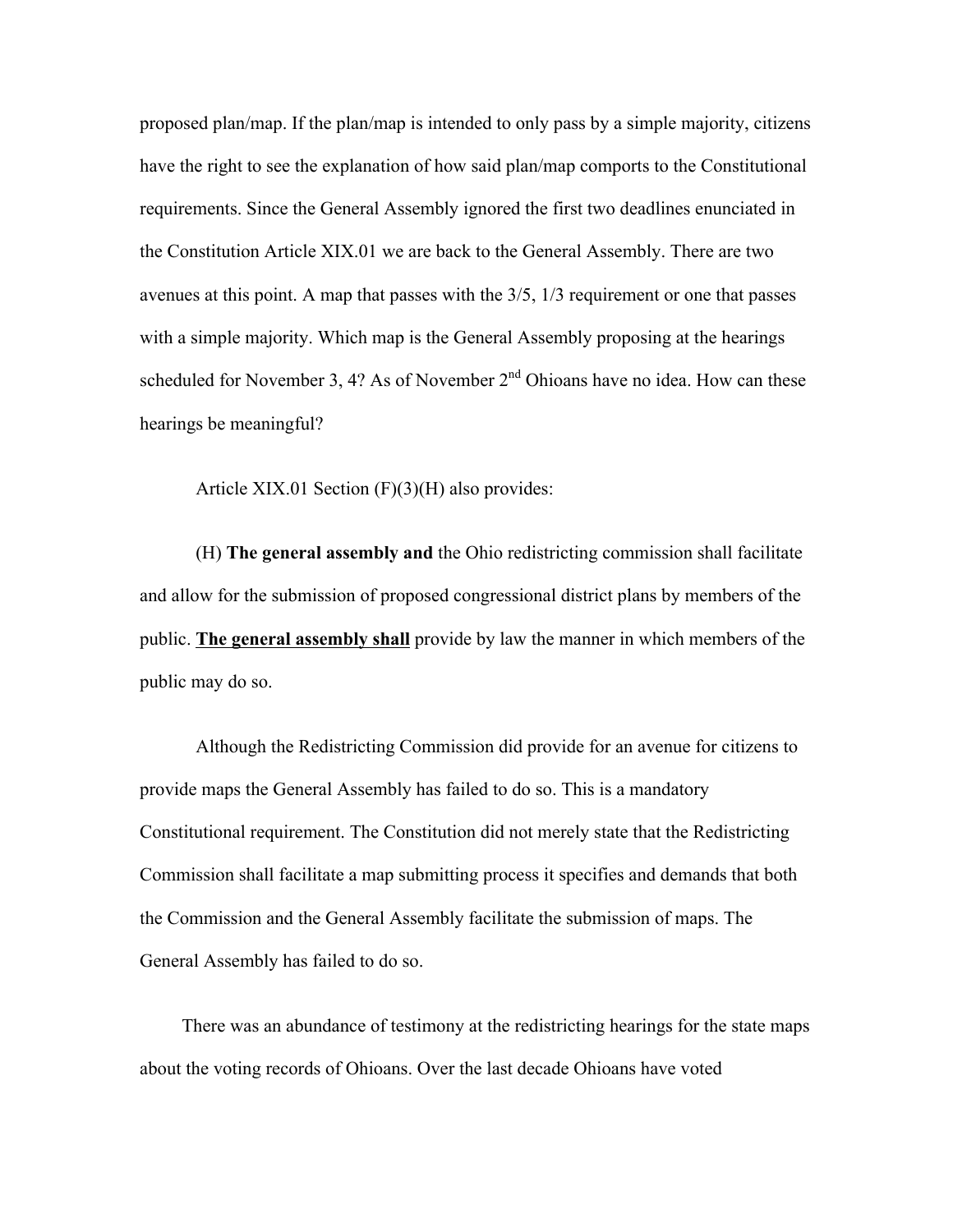approximately 46% Democratic and 54% Republican yet our present Congressional maps unduly favor the Republicans with a 75% Republican verses 25% Democratic districts. This is not a fair map. The present map dilutes the votes of Ohioans, wastes our votes and silences our voices. By way of example, in 2018 DeWine got 50.39% of the vote verses Cordray at 46.38%; Yost 52.16% verses Dettelbach 47.84%; Sprague 53.26% verses Richardson 46.74%; Faber 49.66% verses Space 49.28%; LaRose 50.65 verses Clyde 46.98%. I want a plan/map that reflects the voting patterns of Ohioans. A map that reflects the 54%, 46% split so that all Ohioans can be represented, their voices heard and for accountability of our Congressional Representatives in Washington. No more cracking and packing. A fair map should include at least 6 Democratic seats, 7 Republican seats and 2 toss up seats This reflects how Ohioans actually vote.

- Ohio's Constitution requires major cities to be protected against gerrymandering
	- o Cleveland must remain whole within one congressional district.
		- ! Cleveland should be the anchor for a district that rests fully within Cuyahoga county.
	- o Cincinnati must remain whole within one congressional district.
		- ! Cincinnati should be the anchor for a district that rests fully within Hamilton County.
		- ! Hamilton County is too big to be contained within just one district, so we should keep similar communities together. The county's west side rural area should be connected to other rural folks in neighboring counties.
	- o Columbus is too big to fit into one congressional seat. It has to be split. But Franklin County should only be split into 2 districts:
	- o
- ! 1 seat anchored in Columbus that contains as much of its urban core and surrounding areas as possible
- ! 1 Central Ohio seat that contains the remainder of Franklin County and goes up into Delaware County. Given the population, this seat would lean Democratic.